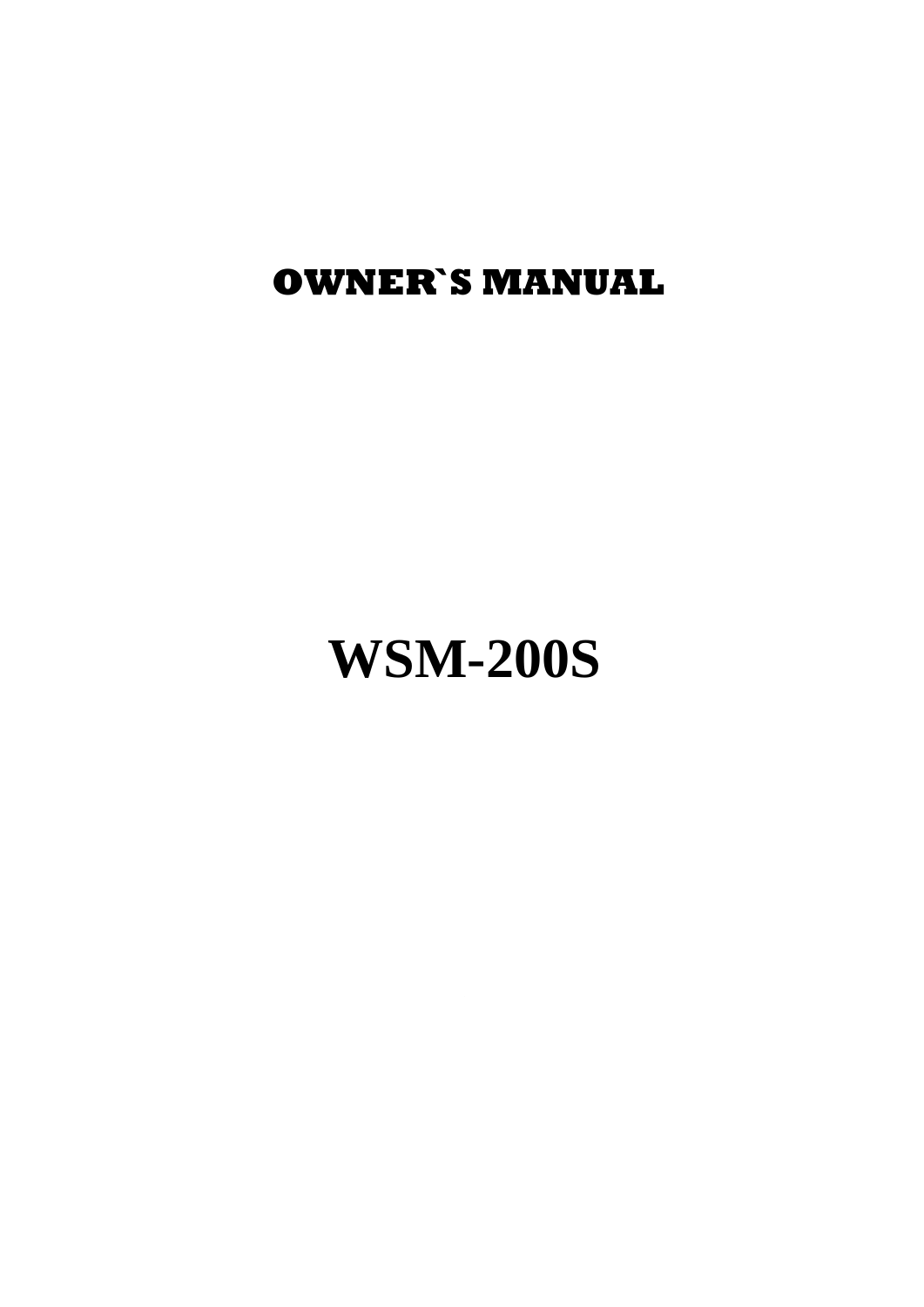

**Welding is dangerous, and may cause damage to you and others, so take good protection when welding. For details, please refer to the operator safety guidelines in conformity with the accident prevention requirements of the manufacturer.**

# **Professional training is needed before operating the machine.**

·Use labor protection welding supplies authorized by national security supervision department.

·The operator must be qualified personnel with a valid "metal welding (OFC) operations" operation certificate.

·Cut off power before maintenance or repair.

## **Electric shock—may lead to serious injury or even death.**

- ·Install earth device according to the application criteria.
- ·Never touch the live parts when skin bared or wearing wet gloves/clothes.
- ·Make sure that you are insulated from the ground and workpiece.
- ·Make sure that your working position is safe.

## **Smoke& gas—may be harmful to health.**

·Keep the head away from smoke and gas to avoid inhalation of exhaust gas from welding.

·Keep the working environment in good ventilation with exhaust or ventilation equipment when welding.

## **Arc radiation—may damage eyes or burn skin.**

- ·Wear suitable welding masks and protective clothing to protect your eyes and body
- ·Use suitable masks or screens to protect spectators from harm.

### **Improper operation may cause fire or explosion.**

Welding sparks may result in a fire, so please make sure no flammable materials nearby and pay attention to fire hazard.

Excessive noise is harmful to your hearing

Wearing ear protectors for your ear protection

Warning visitor that the noisy cause the potention harmful for their ears

### **Please seek professional help when encountering machine failure.**

Consult the relevant contents of this manual If you encounter any difficulties in installation and operation. Contact the service center of your supplier to seek professional help if you still can not fully understand

after reading the manual or still can not solve the problem 。





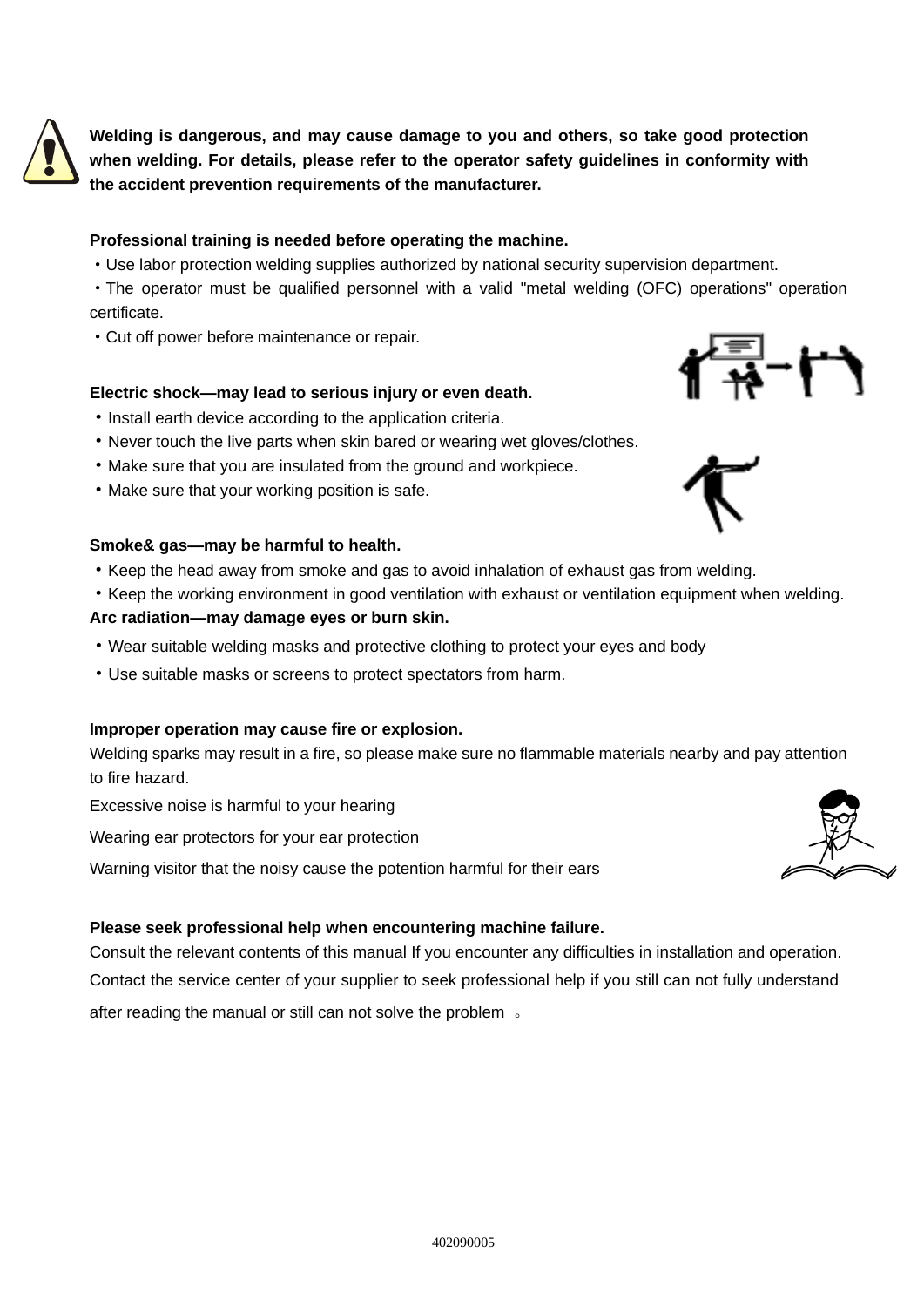# **Products Description**

Digital TIG welder use the MCU control, it has great improvement at welding performance.It can choose the suitable welding parameter at different welding occasions for best welding, due to the digital function after using digital technology

The function of digital TIG welder is performaced by software, increasing the welding function with only software changing,each function is independent for each other,which increase the new function without influencing the original function and performance,so the digital welder function can be rich maded.. This welder has rutile MMA, DC TIG, Pulse TIG, 2T/4T etc welding ways. Each function has much adjustable parameters, user can easily fix the welder with system default parameters, or it can precisely adjust the welder with different welding requests

Digital TIG greatly reduce the components quantities, increasing the electrical reliable due to using the digital control technology. Especially for the advanced pulse welding ways, it has much strict on the arcing power control, and it must precisely control each pulse time

The arcing system of digital TIG welder use high frequency oscillation principle, it has easy arcing and arc concentration, and it has continously adjustment at pre-gas time, gas delay time, rising time and fall time. It also has pulse choice, adjustable pulse frequency, adjustable packing current and basic current function. It is much situable for special welding sean case requests. It can weld for stainless steel, alloy steel, carbon steel,copper and other mostly metals.

**Notice**

This welder is for industrial working, At the indoor environment, it may cause radio interference, user have to take full precaustions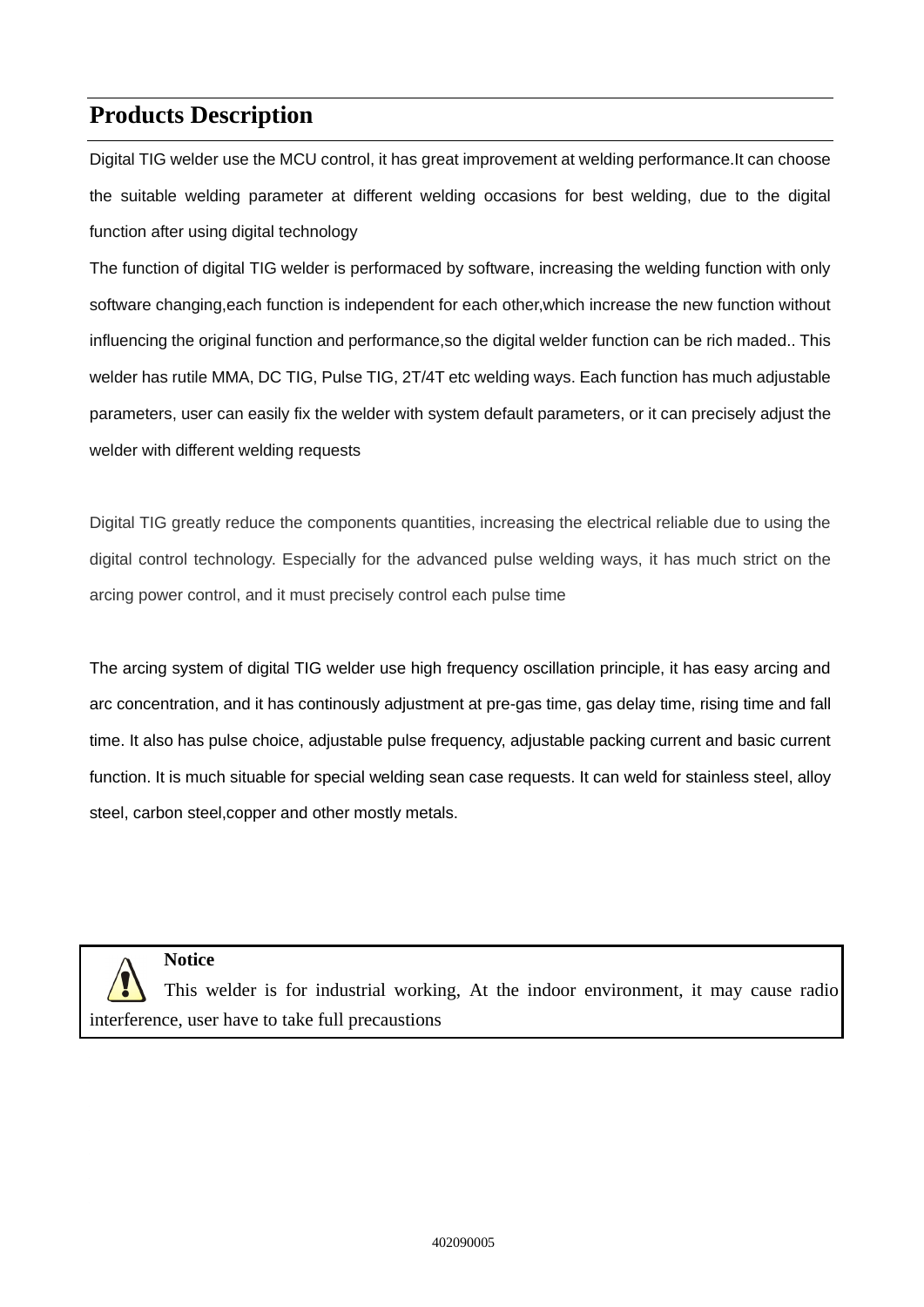# **Technical Parameter**

| model                       |                          |  |
|-----------------------------|--------------------------|--|
| parameter                   | <b>WSM-200S</b>          |  |
| voltage(V)                  | AC1, 220V                |  |
| frequency (HZ)              | 50                       |  |
| Rated input current         | <b>TIG 29/MMA 41</b>     |  |
| (A)                         |                          |  |
| No-load voltage $(V)$       | 60                       |  |
| Output Current (A)          | 10-200(TIG)/10-170A(MMA) |  |
| Rated output voltage<br>(V) | <b>TIG 18/MMA 28</b>     |  |
| Duty cycle $(\%)$           | 60                       |  |
| Arc strick                  | ΗF                       |  |
| Fall time $(S)$             | $0 - 10$                 |  |
| Pulse frequency (HZ)        | $1 - 250$                |  |
| Pre gas time(s)             | $0 - 2$                  |  |
| Gas delay time $(S)$        | $2 - 10$                 |  |
| Rising time                 | $0 - 10$                 |  |
| Pulse rate(%)               | 10-90                    |  |
| efficiency (%)              | 85                       |  |
| factors                     | 0.73                     |  |
| insultation                 | F                        |  |
| <b>Protection class</b>     | <b>IP21</b>              |  |
| measurement (mm)            | 390×159×240              |  |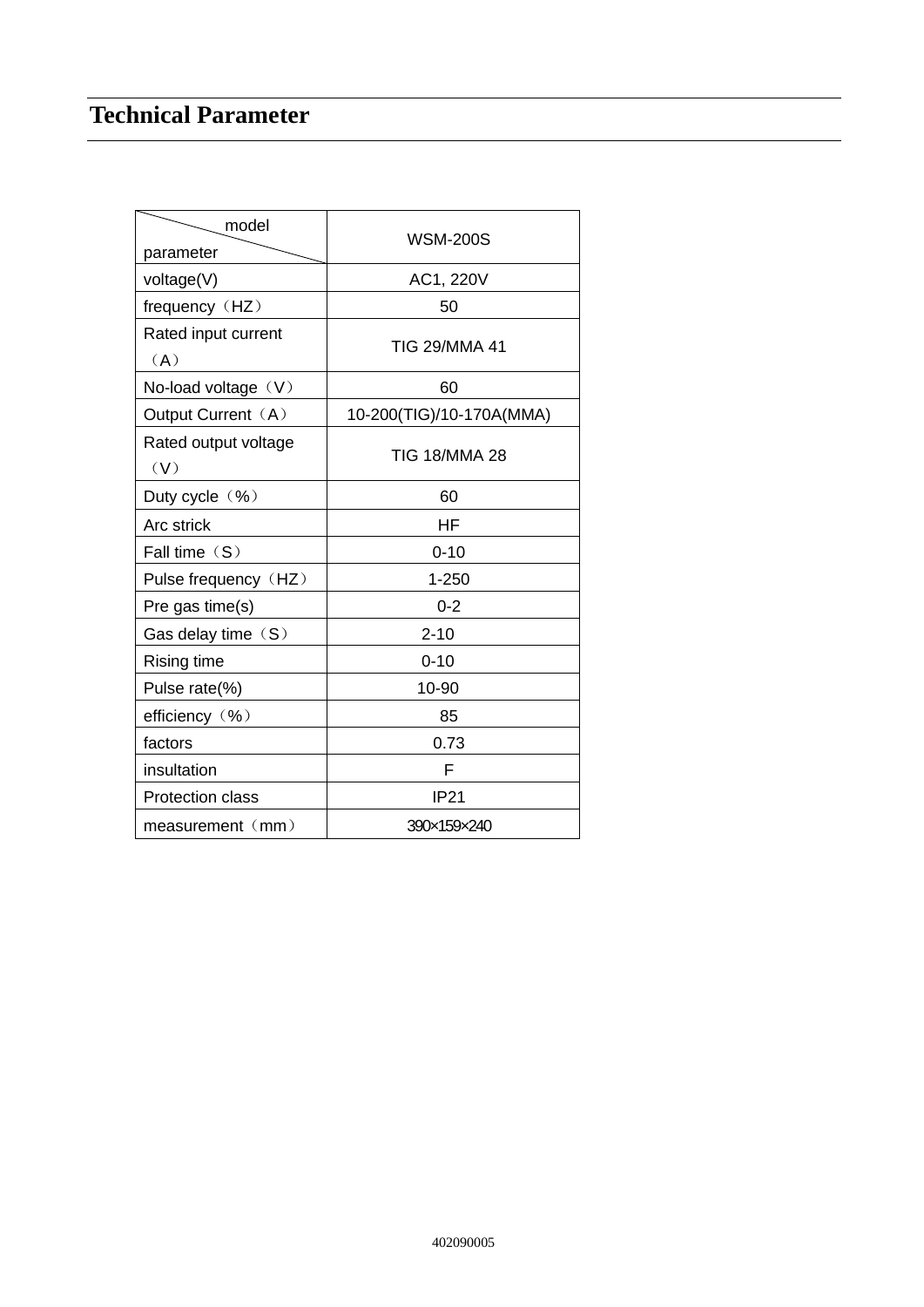# **Panle function operation**

# **Front panel**:

- 1、1 button: Welding ways MMA and DC TIG choosing
- 、2 button:2T and 4Tchoosing。
- 3、3 button: Pulse function choosing。
- 4、digital: current value

、The power light is on after turning on the switch; Preotection/abnormal light: the on light is for the higher temprature of inside machine, the machine is under protection or abnormal situation

、Parameter adjustment knobs: user set the value according to knobs choice

- 、Earth clamp cable connection
- 、Electrode holder cable connection
- 、TIG torch and two-pole air socket cable connection

### **Back panel:**

- 、Power switch: power control switch
- 、Fan: machine cooling
- 、Power input: power input cable
- 、Earth screw: strictly earth connection according to electrical grounding standards before operation
- 、Gas inlet: argon gas inlet



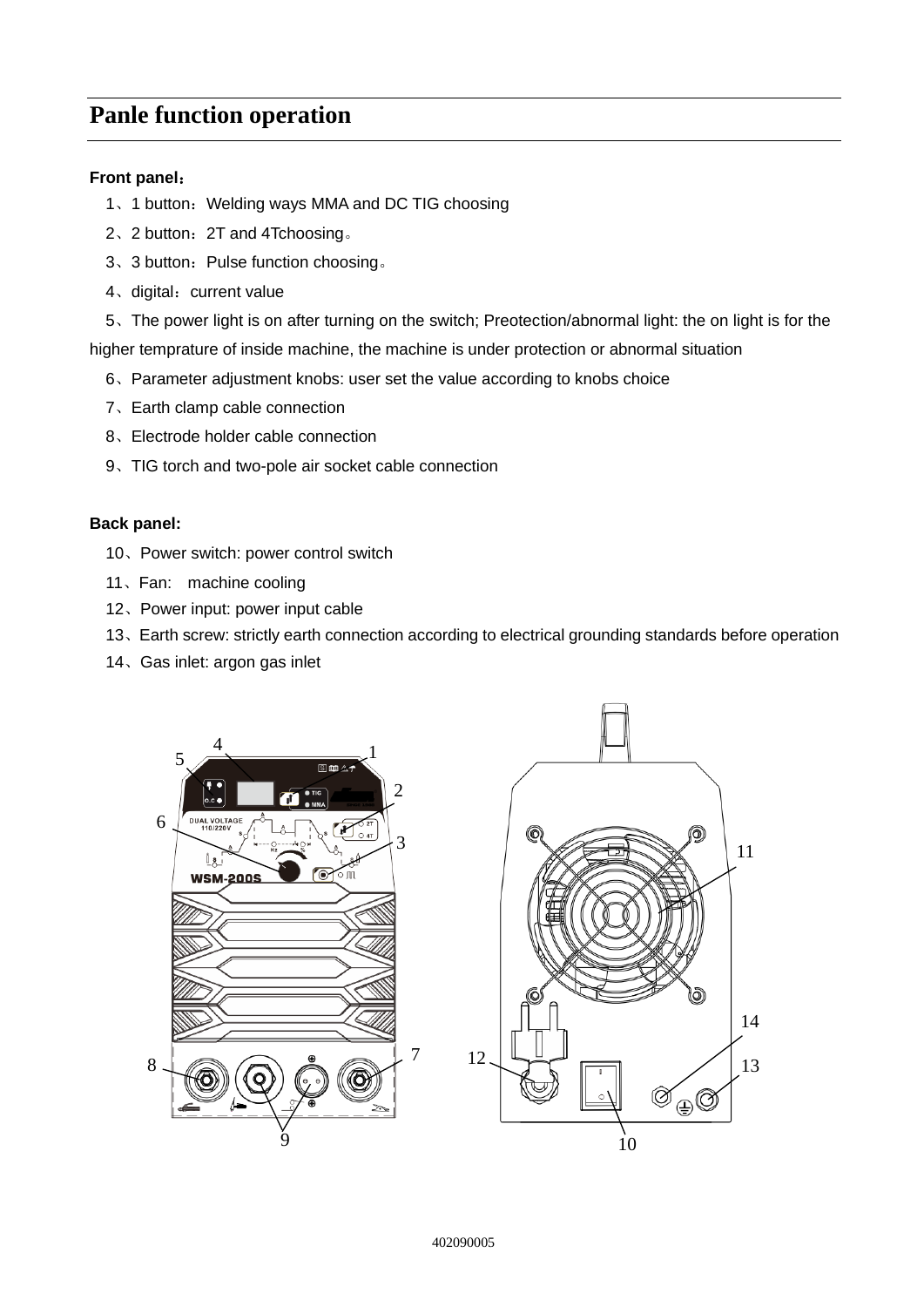# **Front panel operation**



**1**、**Pre-gas**:In order to ensure the good welding performance,it requests the argon gas comes out earlier than the current,this knob adjust the time between argon gas coming out and arcing out(0-2s adjustable)

**2. Arc strike:** The machine can set the arc strike current only under the 4T choosed(10-200A adjustable)

**3**、**rising time:**The rising time from arc strike to welding current when machine is in 4T(0-10S adjustable)

**4**、**welding current**:Working current for its welding(it is for peak current when it is pulse welding)

**5**, **frequency:** The frequency change from welding current(peak current) to basic current when it is for pulse welding(1-250hz adjustable)

**6**、**basic current**:**basic** current for pulse TIG welding(10-200A adjustable)

**7**. Pulse rate: Setting the peak current time rate when it is pulse welding(10-90% adjustable)

**8**、**Fall time** :。The falling time from welding current to carter current(0-10s adjustable)

**9. Crater current:** Setting the crater current only the machine is in 4T(10-200A adjustable)

**10**、**gas delay**:The time of continous argon gas come out from the torch after welding finished(2-10s adjustable)

### **parameter adjustment operation**:

- 1、Turning the knob and choosing the welding parameter before welding, the related light will be on.When the parameter need to be adjusted, the parameter light will be flashing after pressing the knob, then adjust parameter and the digital value will be different.Pressing the knob again after the parameter fixed, the parameter light is off and its adjustment is successful. When it is MMA, the welding current light is on,only turning the knob for welding current adjustment.
- 2、After the parameter adjustment finished,it can start welding after pressing the torch. The arc strike current, welding current and crater current can be adjusted by tuning knob when it is in the welding process,other parameter choose and adjustment as well as the welding artwork all can not be operated. All the choice and adjustment can be operated after loose torch switch

Notice: For the unfinished parameter adjustment, the parameter light is under flashing situation, it can not weld after torch switch pressing. It can only after pressing the knob to finish the parameter adjustment(the parameter light is always on not flashing anymore), it then can weld after torch switch pressing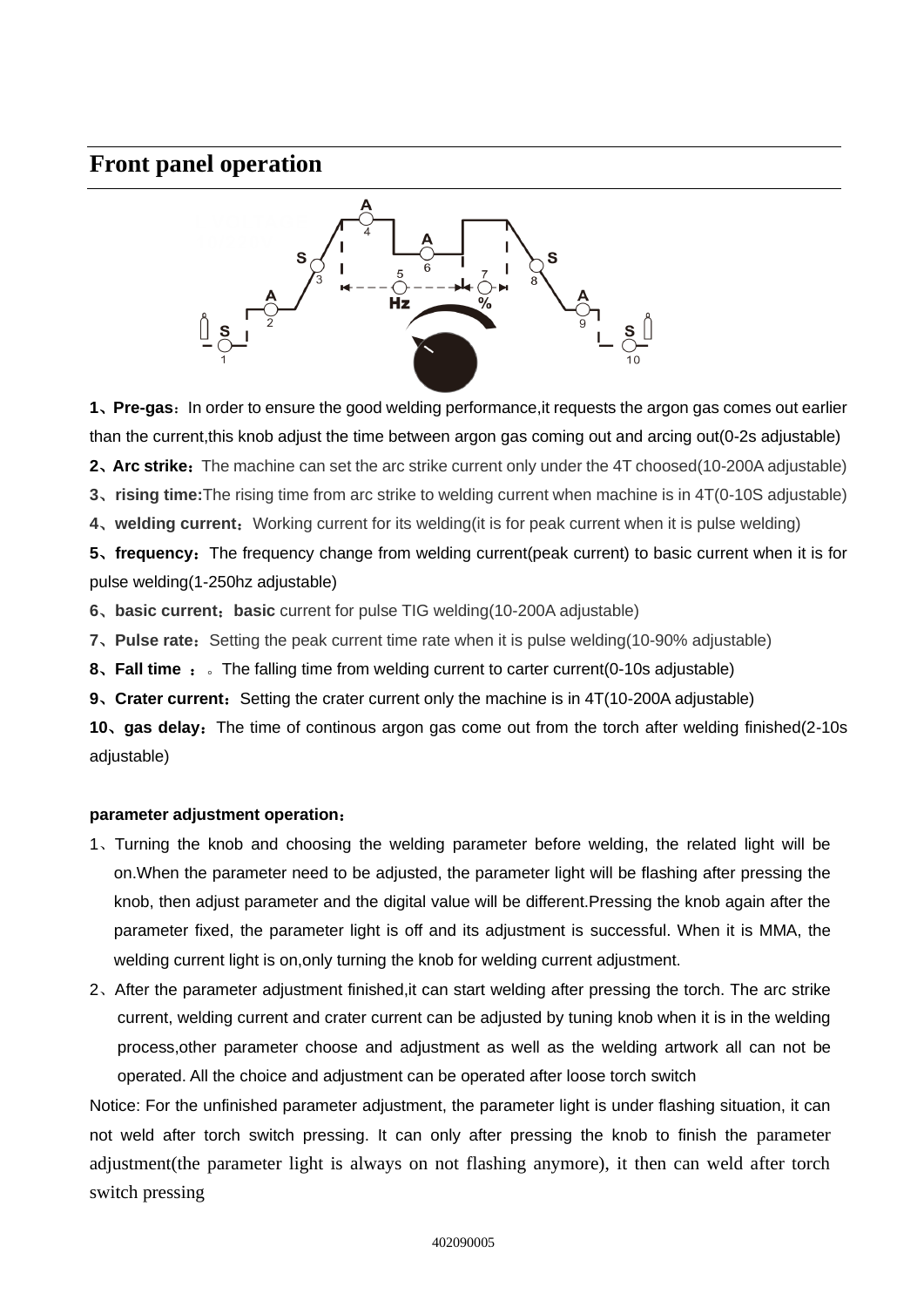# **Parameter setting**

- 1、choosing the MMA: pressing the 1 knob
- 2、welding current: unit A(from min to max to be adjusted)
- 3、 2T TIG welding: there are 4 choice can be set
- (1) pre-gas: unit S(0-10s can be adjusted)
- (2) welding current:unit A(from min to max to be adjusted)
- (3) fall time: unit S(0-10s can be adjusted)
- $(4)$  gas delay time: unit S(2-10s can be adjusted)
- 4、4T TIG welding: there are 7 choice can be set
- $(1)$  pre-gas: unit S(0-10s can be adjusted)
- $(2)$  arc strike current: unit A(from min to max to be adjusted)
- $(3)$  rising time: unit S(0-10s can be adjusted)
- (4) welding current:unit A(from min to max to be adjusted)
- $(5)$  fall time: unit S(0-10s can be adjusted)
- $(6)$  crater current: unit A(from min to max to be adjusted)
- (7) gas delay time:unit S(2-10s can be adjusted)
- 5、 2T and pulse TIG welding, there are 8 choice can be set
- (1) pre-gas: unit S(0-10s can be adjusted)
- (2) welding current:unit A(from min to max to be adjusted)
- $(3)$  pulse frequency: unit Hz(1-250Hz can be adjusted)
- $(4)$  basic value: unit A(from min to max to be adjusted)
- $(5)$  pulse rate: unit % $(10-90 \text{ can be adjusted})$
- $(6)$  fall time: unit S(0-10s can be adjusted)
- $(7)$  gas delay time: unit S(2-10s can be adjusted)
- 6、 4T and pulse TIG welding: there are 10 choice can be set
- (1) pre-gas: unit S(0-10s can be adjusted)
- (2) arc strike current: unit A(from min to max to be adjusted)
- (3) rising time: unit S(0-10s can be adjusted)
- (4) welding current:unit A(from min to max to be adjusted)
- (5) pulse frequency: unit Hz(1-250Hz can be adjusted)
- (6) basic value: unit A(from min to max to be adjusted)
- (7) pulse rate: unit %( 10-90 can be adjusted)
- (8) fall time: unit S(0-10s can be adjusted)
- $(9)$  crater current: unit A(from min to max to be adjusted)
- $(10)$  gas delay time: unit S(2-10s can be adjusted)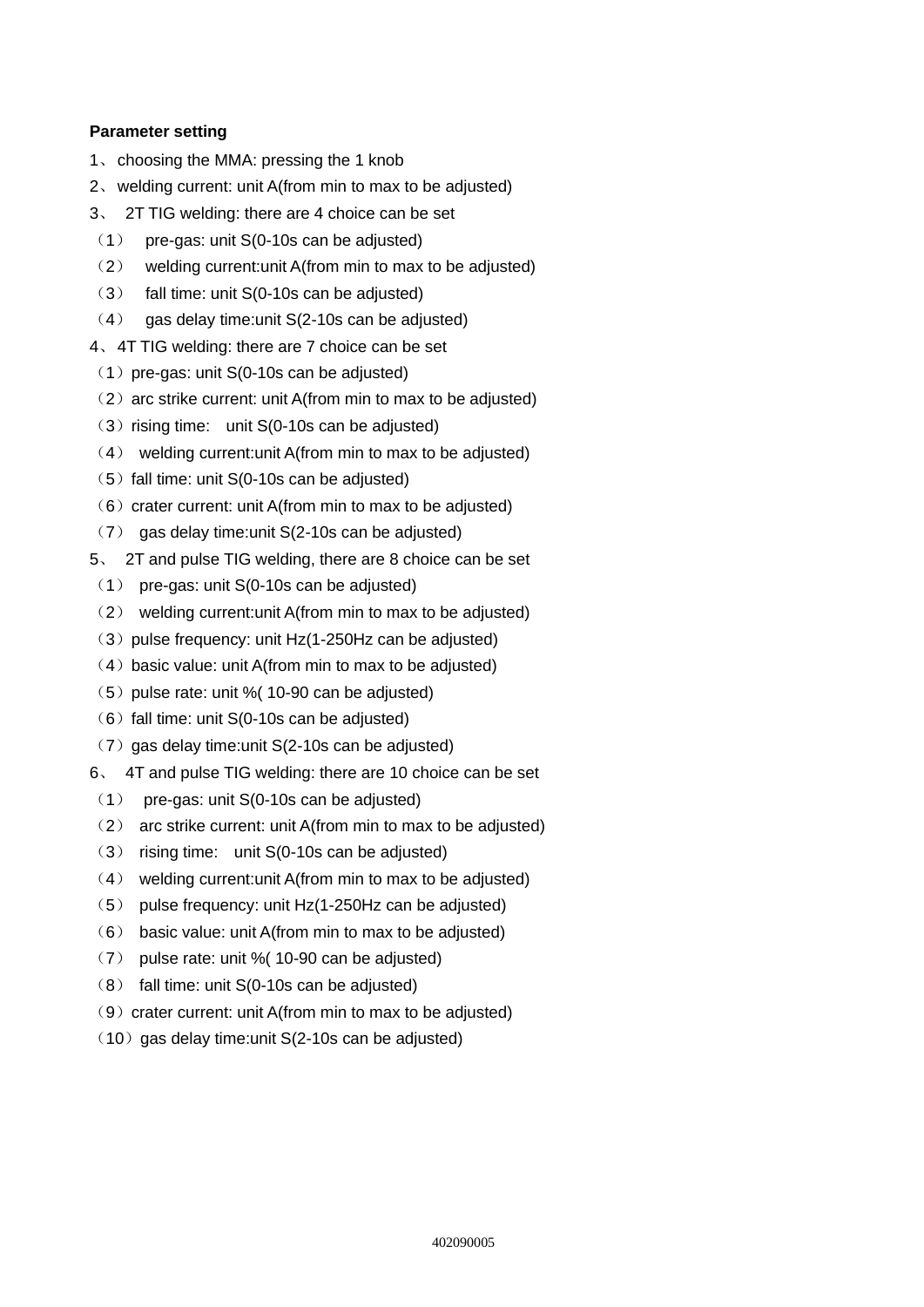# **Installation**

Our welder is equipped with a power supply voltage compensation device, when the power supply voltage in the range of 15% rated voltage changes, can continue to work

When use longer cable , please choose cable of bigger section in order to protect voltage from stepping down .If torch cable is too long ,it maybe effect to function of arc-striking and other function of system, if the high frequency performance is weakened or the system does not work properly,So we suggest that user must use coordinated length which is recommended by manufacturer . Please install with below steps

1、Ensure the ventilator vent is not covered and blocked to prevent the cooling system from failing.

2、Connect to gas source: Make sure that argon tube is connected to copper tip tightly. Supply gas circuit must include gas cylinder, argon flow meter and gas tubes. Tubes must be tied firmly by laryngeal hoop or something else in order that gas is leaked and air come into.

3, The chassis with conductive section area is not less than 6mm2 wire reliable grounding, the method is the welding machine on the back of the screws connected to the grounding device, or to ensure the grounding of the power outlet has been a reliable separate ground. To ensure security, you can also use both methods

4、Connect torch or welding pincer according diagram, for MMA welding, ensure cable firmly connected with electrode holder and quick connectors. Electrode holder connector to connect to negative pole  $-$ ". and then tighten them clockwise way. For TIG welding, gas-electrical connectors of torch is installed to the connectors with clockwise fasten, the air socket of the torch to fasten connect to the front panel

5Connecting the earth clamp cable to positive "+ pole of front panle, then fasten it in clockwise, and the other end to clamp the workpiece 6、According to the input voltage level of the welding machine, the power line is connected to the distribution box with the corresponding voltage level, not the wrong voltage. At the same time to ensure that the error of supply voltage within the allowable rang.

**Installation diagram**:



7、The welder will finish the installation and then can start to welding after finishing the above work

All connection operations should be made with the confirmation that the power supply has been cut off. The correct order is to first connect the holder wire and ground wire to the welding machine, check the connection is reliable, no loose, and finally plug the power into the power supply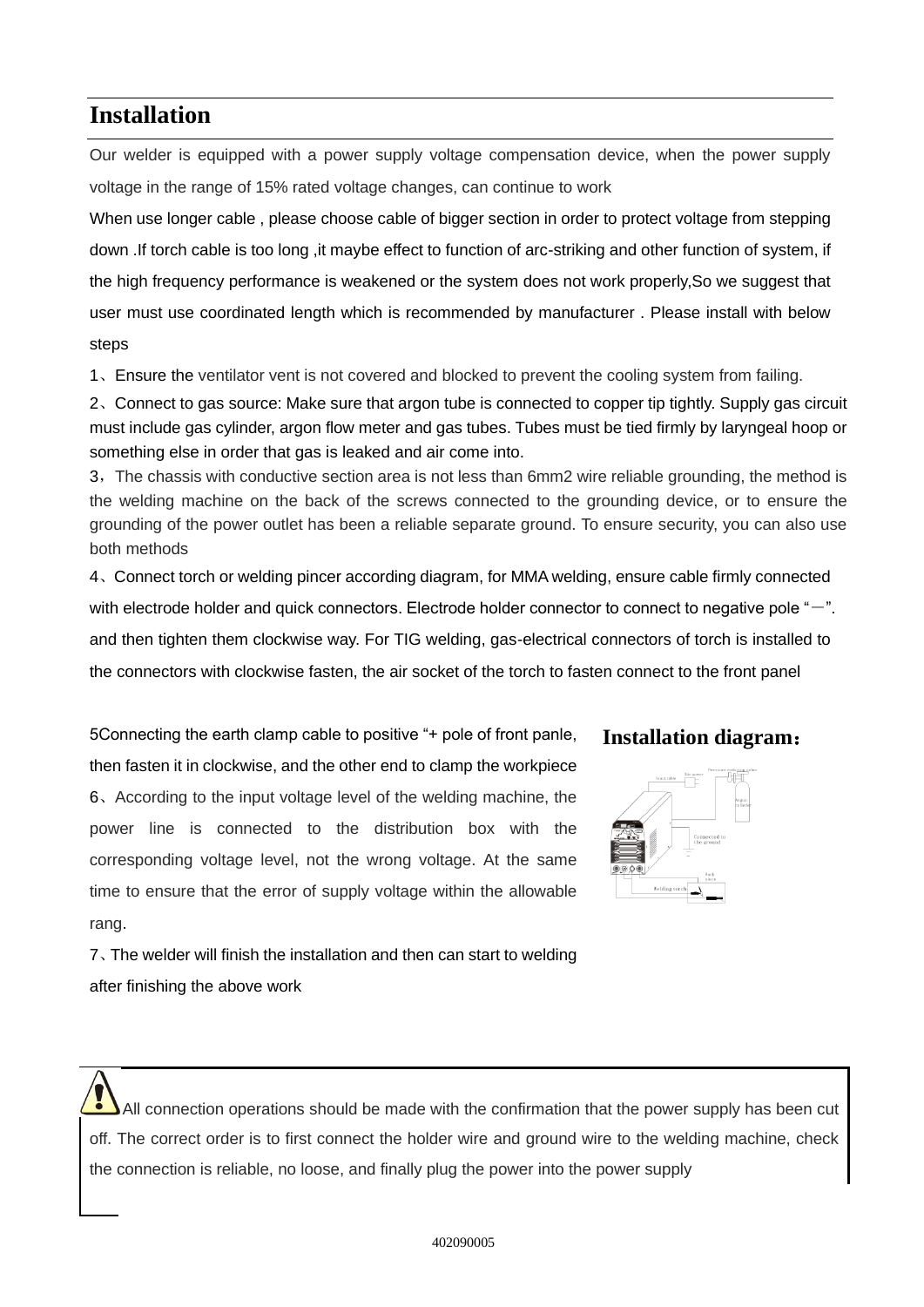# **Operation**

# **TIG welding**:

1、Open the Argon cylinder valve and adjust the gas flow to the rated standard (see flow meter).

2、switch on the TIG mode, according to the thickness of the workpiece, select the appropriate mode,

set the corresponding parameters. You can choose the following welding methods

2.1DC argon 2T or 4T pulse welding

(1) It starts from pre-gas and welding current after pressing the torch switch

(2) It starts from arc ending by falling time, and then gas delay time to welding finish after loosing the torch switch

2.2 DC argon 4T or 4T pulse welding

 $(1)$  It starts from pre-gas to arc strike current, keeping it at the arc strike current after arc starting successful when firstly pressing the torch switch

- (2) It starts from arc strike current rising to welding current after first loosing the torch switch
- (3) It starts from welding current falling to crater current after second pressing the torch switch
- $(4)$  It starts from gas delay time to welding finish when gas finished after second loosing torch switch.

3.Keeping the space at 2-4mm between tungsten and workpiece

# **MMA welding**

1、Switching at the MMA mode, it can start weld with the fixed parameter according to the electrode size

and the depth of workpiece, and it can also adjust welding current

warning:It is prohibited to plug any cables or connectors in use during the welding process, which will endanger personal safety and cause serious damage to the equipment.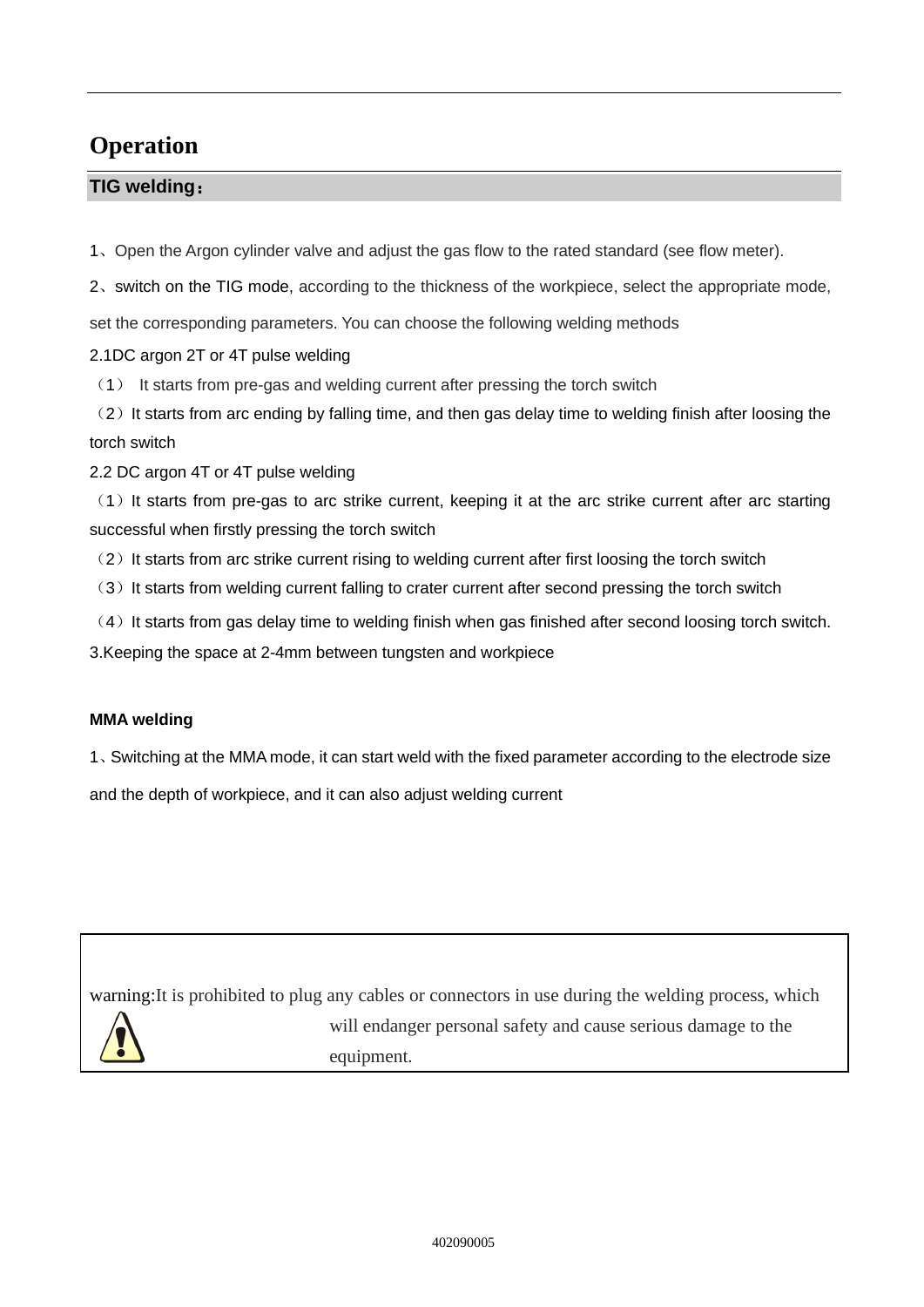# **NOTES OR PREVENTIVE MEASURES**

## **1.Environment**

- 1. The machine operation should be in environments where conditions are dry with a dampness lever of max 90%.
- 2. Ambient temperature is between –10 and 40 degrees centigrade.
- 3. Do not place the machine in positions where the airflow through the cooling air slots is obstructed or limited.
- 4. Avoid welding in sunshine or rainning, Do not let water or rainwater seep into the welder
- 5. Do not use the machine in environment where condition is polluted with conductive dust on the air or corrosiveness gas on the air.

# **2.Safety norms**

Our welding machine has installed protection circuit of over voltage and current and heat. When voltage and output current and temperature of machine is exceed the rate standard, welding machine will stop working automatically. Because that will be damage to welding machine, user must pay attention as following:

1. The working area is adequately ventilated!

there is a larger working current through in its operation. the natural ventilation can not meet the requirements of the welding machine cooling, it is installed a fan to effectively cool the welder to make its work smoothly. Users should confirm that the ventilation is not covered or blocked, welding machine and surrounding objects should be not less than 0.3 meters, the user should pay attention to keep good ventilation, which for the welder better work and ensure a longer service life is very important.

# 2. Do not over-load!

The user should remember to observe the maximum allowable load current (relative to the selected duty cycle) and keep the welding current to no more than the maximum allowable load current. Current

overload will obviously shorten the service life of the welder, and may even burn the welder.

3. No over-voltage!

The power supply voltage is listed in the "Main performance Parameters" table, in general, the

automatic voltage compensation circuit in the welder will ensure that the welding current is kept in the

allowable range. If the power supply voltage exceeds the allowable value, it will damage the welder, the

user should be fully aware of this situation, and take corresponding preventive measures

1)The back of each welder is attached with a grounding screw and marked with a grounding mark. Before using, select a section of cable that is larger than 6mm2, and reliably ground the welding machine shell to release static electricity or prevent possible accidents due to leakage

2)If the welder is working more than the standard duty cycle, the welder may suddenly enter the protection state and suspend work, which means that the welder exceeds the standard duty cycle, the excessive thermal energy triggers the temperature switch, the welder stops working, and the yellow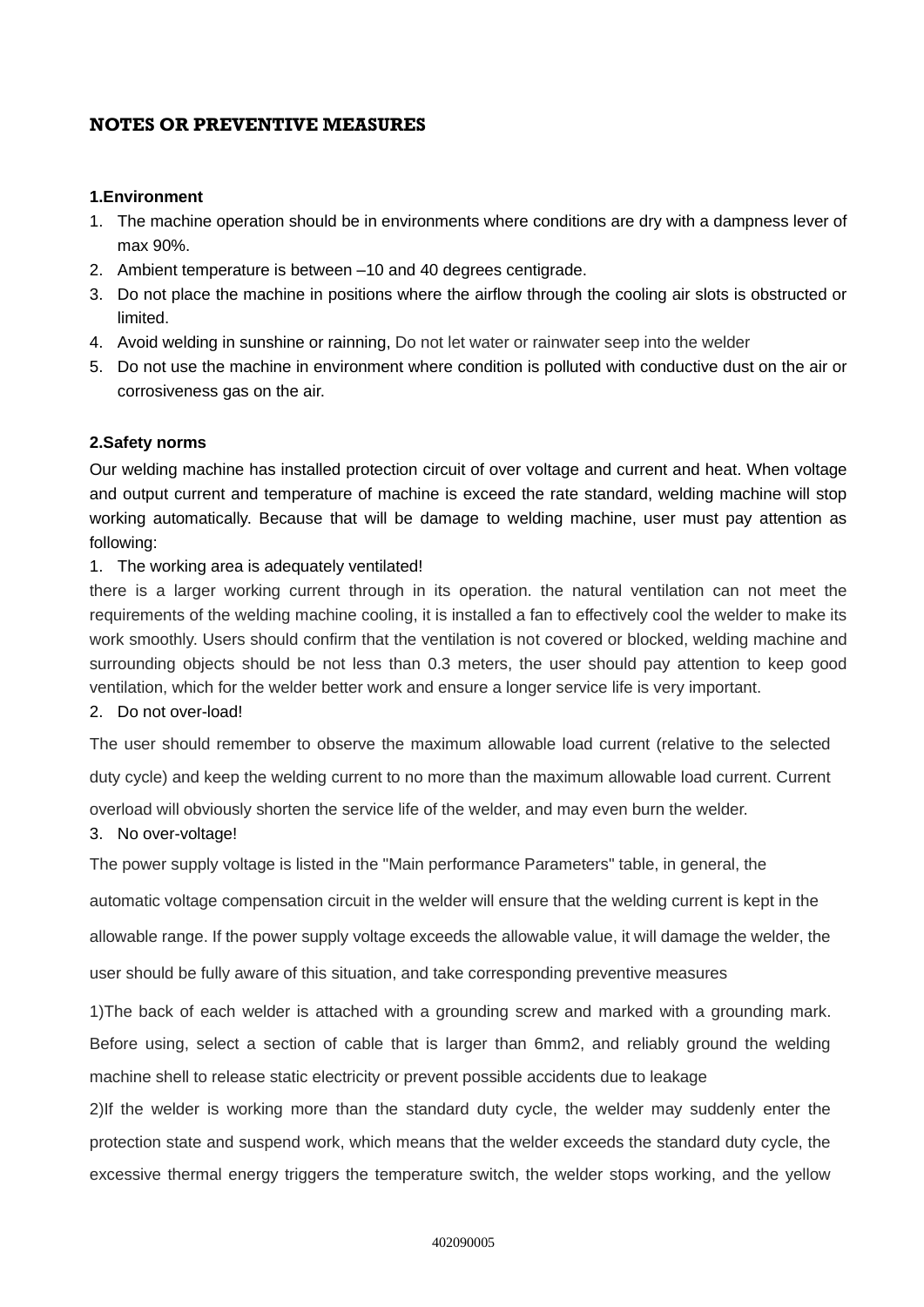light on the front panel. In this case, you do not have to unplug the power plug to allow the cooling fan to work continuously to cool the welder. When the yellow light is off, the temperature drops to the standard range and the weld can be started again.

# **Problem analysis**

# **A. Welding joints turn black**

Such conditions indicate that solder joints are not effectively protected and are oxidized, and you can perform the following checks:

- 1. Check the valve of the argon cylinder has been opened, and have enough pressure, the general bottle pressure if too low, it is necessary to refill the cylinder.
- 2. Check whether the Argon flow meter is open and has enough flow. To conserve gas, we recommend that you adjust the the gas flow according to different materials and different positions. But too small flow may result in not covering the weld, resulting in weld gas holes
- 3. The simplest way to check the gas is sent out by hand to feel the nozzle of the torch whether there is gas outflow, check the gas path of the torch is blocked.
- 4. If the gas has a bad sealing problem, or gas purity is not high, can also cause welding quality problems
- 5. If the environment has strong air flow, it may also cause welding quality to decline.

### **B. It is hard to arc strike and easily arcing brake**

- 1. Check the tungsten you are using is of good quality. The poor quality tungsten electrode discharge may not be able to reach the requirements
- 2. Tungsten which does not have a sharpened handle, is also difficult to produce arcs and causes arcing instability
- 3. In the use of longer welding torch (more than 10 meters), because the welding torch to high frequency attenuation the serious falling down of high frequency to the torch , can lead to the performance of the arc to become worse.

## **C The output current can not be up to rated value**

The fluctuation of power supply voltage will result in the output current value do not match the fix value ; The maximum output current of the welder may be lower than the rated value when the supply voltage is below the rating.

### **D The unstable current in the operation**

It is probably related to below factors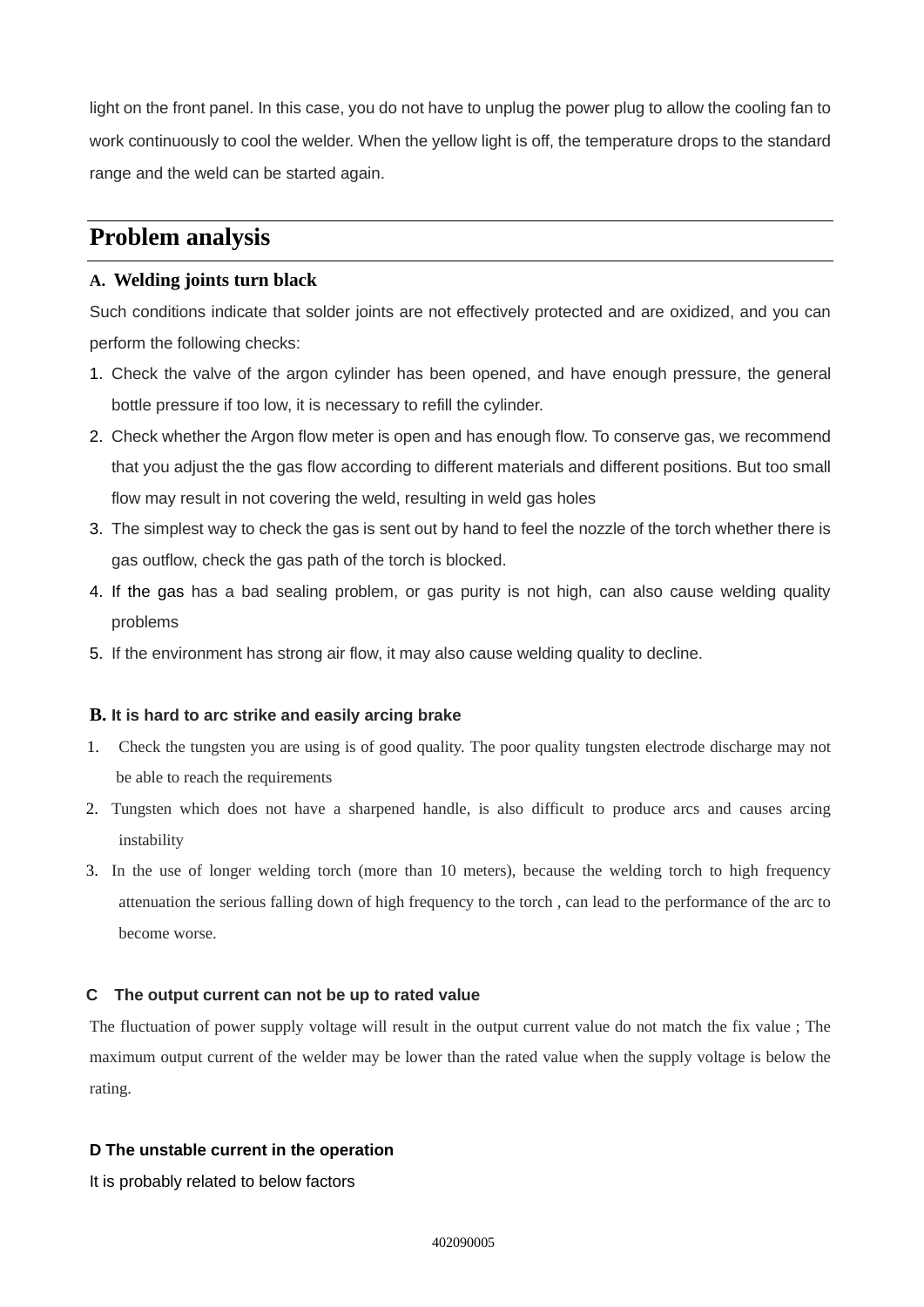- 1. The voltage in electricity net is changed
- 2. Serious interference from electricity net or other electrical equipment

# **E. Too much spatter in the MMA operation**

# 1. It is probably the bigger current adjusted and too small size of electrode

2.The polarity of the output end is reverse connected,, in the normal process should be the use of positive welding, that is, the electrode should be connected to the positive "+" connection and the workpiece should be connected to the negative "-" connection.

The above mentioned phenomena may also be related to the accessories, gas, environmental factors, power supply situation, please try to improve the environment to avoid such a situation



- 1 Remove dust by dry and clean compressed air regularly ,if welding machine is operating in environment where is polluted with smokes and pollution air ,the machine need remove dust everyday
- 2 when the machine is switched on, do not let the hands, hair, and tools near the machine, such as electric devices, such as: fan, so as to avoid injury or damage to the machine.
- 3 Check inter circuit of welding machine regularly and make sure the cable circuit is connected correctly and connectors are connected tightly (specially insert connector and components ). If scale and loose are found ,please give a good polish to them , then connect them again tightly .
- 3. To avoid water or moisture into the welder inside, if this situation occurs, should drying the internal welding machine Then, using a megameter to measure the insulation of the welder (including between the connecting nodes and between the connection point and the casing). The welding work can only be continued if there is no abnormal condition confirmed.
- 4 Usually inspect all cables of the welder for damage, and replace the cable

6 If the welding machine is not used for a long time, the welder should be put back in the original box and stored in the dry environment

# **Warning**

 **Blind experimentation and careless maintaince may result in an expansion of the area of failure, which can be difficult for formal maintaince. This equipment in the power of the bare part of the machine with can lead to dangerous voltage, any direct or indirect contact can lead to the occurrence of electric shock, serious electric shock will lead to death!!!**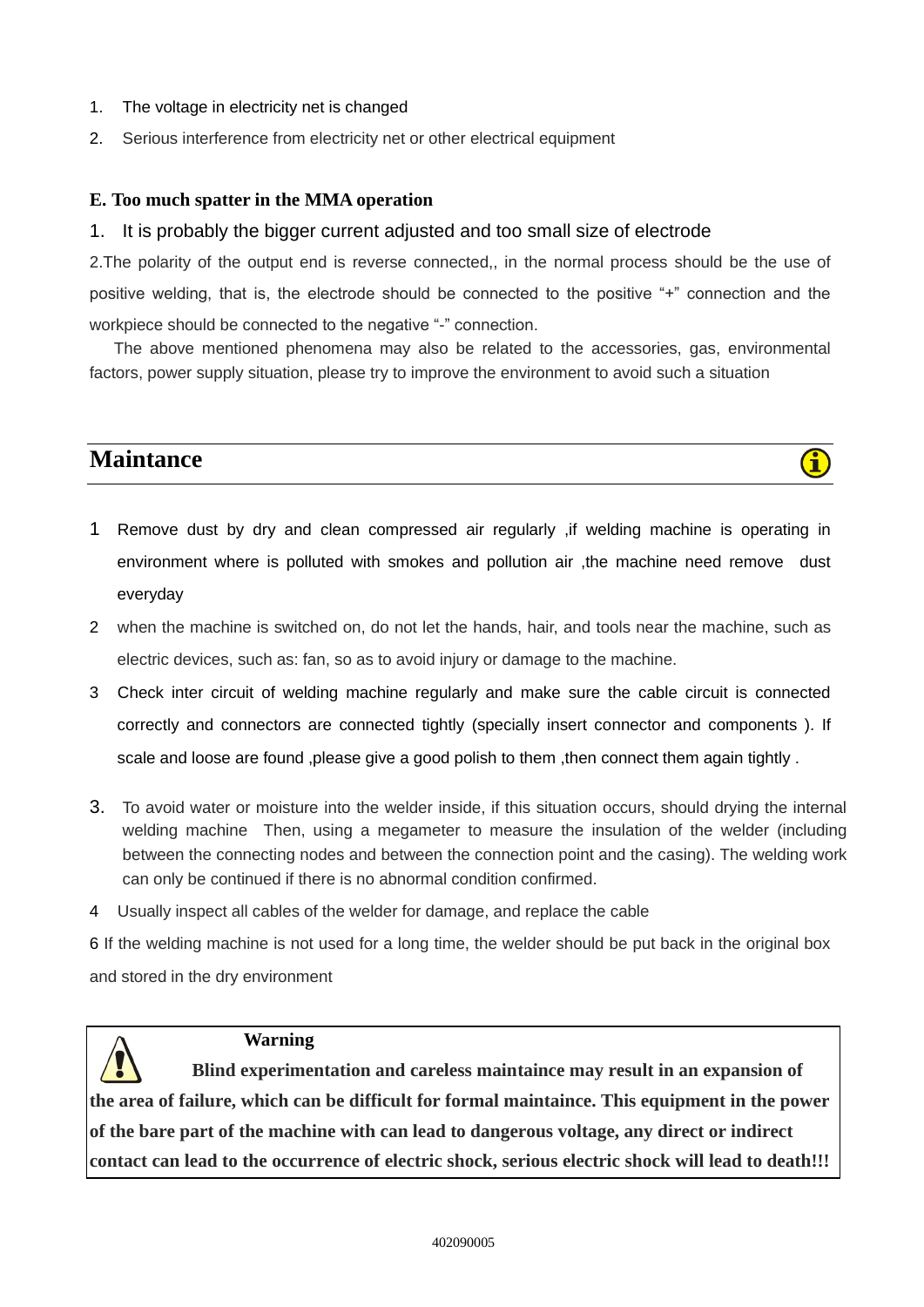# **Check fault**

| heck fault                                                                                                                                                    |                                                                                                                                                                                                                                                                                                                                                                                                                                                                                                                                                                                                                                                                                                                                                                                                                           |
|---------------------------------------------------------------------------------------------------------------------------------------------------------------|---------------------------------------------------------------------------------------------------------------------------------------------------------------------------------------------------------------------------------------------------------------------------------------------------------------------------------------------------------------------------------------------------------------------------------------------------------------------------------------------------------------------------------------------------------------------------------------------------------------------------------------------------------------------------------------------------------------------------------------------------------------------------------------------------------------------------|
| <b>Faults</b>                                                                                                                                                 | <b>Resolvable Methods</b>                                                                                                                                                                                                                                                                                                                                                                                                                                                                                                                                                                                                                                                                                                                                                                                                 |
| 1.Power<br>indicator is not<br>lit, fan does not<br>work and<br>no<br>welding output                                                                          | 1. Power switch is out of work.<br>2. Check if electrify wire net (which is connected to input cable ) is in<br>work<br>3. Check if input cable is out of circuit.                                                                                                                                                                                                                                                                                                                                                                                                                                                                                                                                                                                                                                                        |
| Power indicator<br>is on , fan does<br>not work or stop<br>after<br>few<br>rotation<br>,no<br>welding output                                                  | Maybe connect wrong to 330v power cause machine is in protection<br>1.<br>circuit, connect to 220v power and operate machine again.<br>220v power is not stable, (input cable is too slender) or input cable is<br>2.<br>connected to electrify wire net cause machine is in protection<br>circuit .Add the section of cable and tighten input connector<br>firmly . Close machine 2-3 minutes then open it again.<br>Cable is loosed from switch to power panel , tighten them again.<br>3.<br>Open and close power switch constantly in short time cause machine<br>4.<br>is in protection circuit Close machine 2-3 minutes then open it again.<br>Main circuit 24v relay of power panel is not close or has<br>5.<br>damaged . Check 24v power source and relay . If relay has damaged<br>replace it with same model. |
| Fan<br>is<br>working,<br>indicator is not<br>on and sound of<br>HF<br>arc-striking<br>not<br>be<br>can<br>heard<br>, wiping<br>welding can not<br>strike arc. | 1, check all different inside cables are well connected<br>2. Control circuit problem, please find the problem, contact with distribute<br>3. The control cable from the torch is damaged                                                                                                                                                                                                                                                                                                                                                                                                                                                                                                                                                                                                                                 |
| Abnormal<br>indicator is not<br>on ,sound of HF<br>arc-striking can<br>heard<br>,but<br>be<br>there<br>is<br>no<br>welding output.                            | 1. Check if torch cable is broken.<br>2. Check if grounding cable is broken or not connected to work piece.<br>3.<br>Output terminal of positive electrode or torch electrify is loosed from<br>inter-machine.                                                                                                                                                                                                                                                                                                                                                                                                                                                                                                                                                                                                            |
| Abnormal<br>indicator is not<br>lit, sound of HF<br>arc-striking can<br>not<br>be<br>heard<br>,wiping<br>welding<br>can<br>strike arc.                        | 1. discharge nozzle oxidation or remote, treatment of discharge nozzle<br>surface oxide film or adjust discharge nozzle distance to 1mm<br>2. Some components on high frequency arcing board are damaged, and<br>please find                                                                                                                                                                                                                                                                                                                                                                                                                                                                                                                                                                                              |
| Abnormal<br>indicator is on<br>but there is no<br>welding output.                                                                                             | 1. Probably it is due to the over current protection. Please turn off the<br>machine, waiting the abnormal light off and then turn on the machine to<br>work<br>2. Probably it is due to over heat protection, waiting 2-3M to ready work<br>without turn off the machine                                                                                                                                                                                                                                                                                                                                                                                                                                                                                                                                                 |